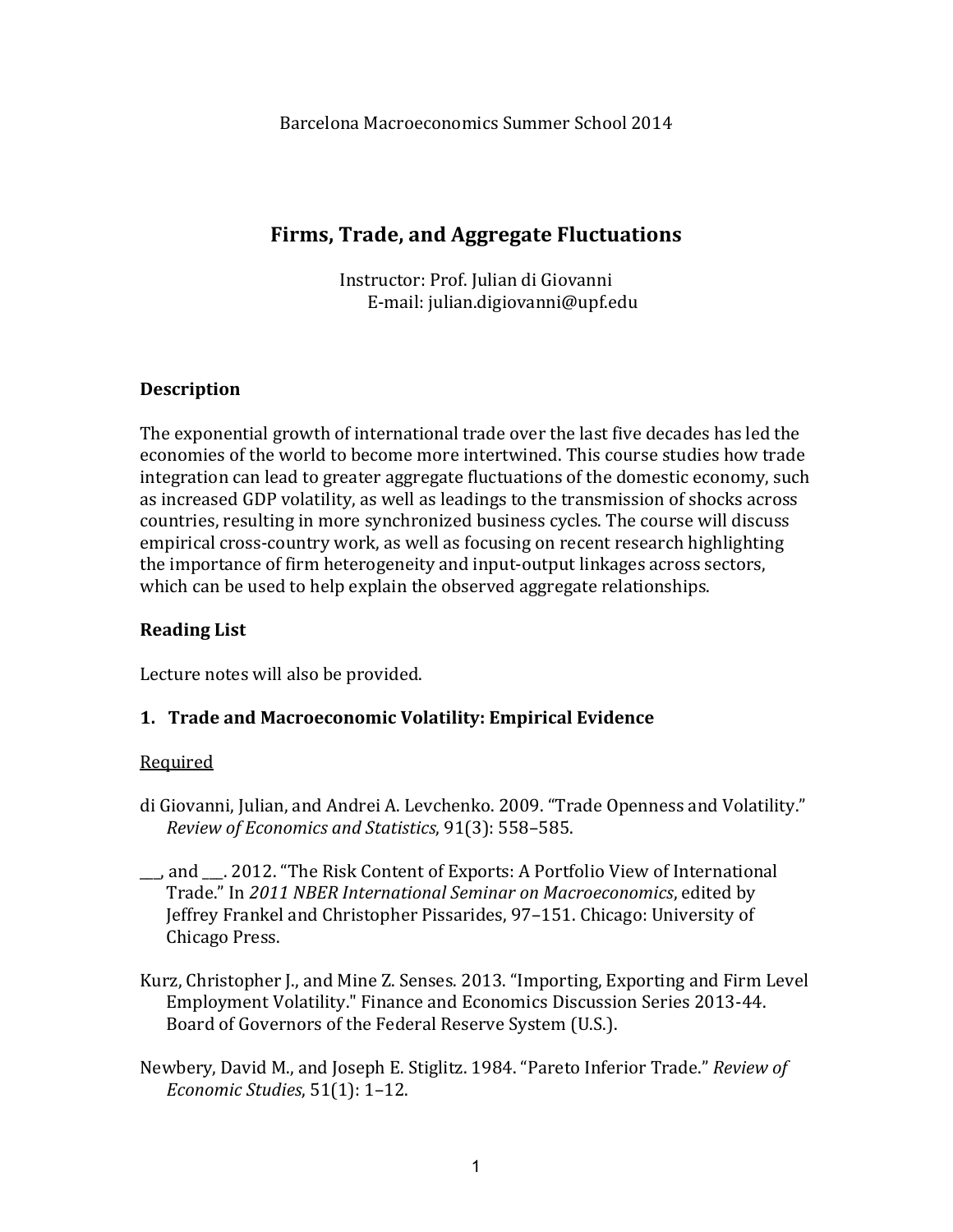#### Recommended

- Burgess, Robin, and Dave Donaldson. 2010. "Can Openness Mitigate the Effects of Weather Shocks? Evidence from India's Famine Era." *American Economic Review: Papers & Proceedings*, 100(2): 449–453.
- Easterly, William, Roumeen Islam, and Joseph E. Stiglitz. 2001. "Shaken and Stirred: Explaining Growth Volatility." In *Annual World Bank Conference on Development Economics 2000*, edited by Boris Pleskovic and Nicholas Stern, 191-211. Washington DC: World Bank.
- Koren, Miklós, and Silvana Tenreyro. 2007. "Volatility and Development." *Quarterly Journal of Economics,* 122(1): 243-287.
- Kose, M. Ayhan, Eswar S. Prasad, and Marco E. Terrones. 2003. "Financial Integration and Macroeconomic Volatility." *IMF Staff Papers*, 50(Special Issue): 119–142.
- Kraay, Aart, and Jaume Ventura. 2007. "Comparative Advantage and Cross-Section of Business Cycles." *Journal of the European Economic Association*, 5(6):1300-1333.
- Rodrik, Dani. 1997. *Has Globalization Gone Too Far?* Washington, DC: Institute for International Economics.
- \_\_\_. 1998. "Why Do More Open Economies Have Bigger Governments?" *Journal of Political Economy*, 106(5): 997–1032.

#### **2. Firms, Trade, and Power Laws**

- Axtell, Robert L., 2001. "Zipf Distribution of U.S. Firm Sizes." *Science*, 293(5536): 1818–1820.
- Bernard, Andrew B., Stephen J. Redding, and Peter K. Schott. 2007. "Firms in International Trade." *Journal of Economic Perspectives*, 21(3): 105-130.
- di Giovanni, Julian, and Andrei A. Levchenko. 2013. "Firm Entry, Trade, and Welfare in Zipf's World." *Journal of International Economics*, 89(2): 283-296.
- \_\_\_, \_\_\_, and Romain Rancière. 2011. "Power Laws in Firm Size and Openness to Trade: Measurement and Implications." *Journal of International Economics*,  $85(1): 42-52.$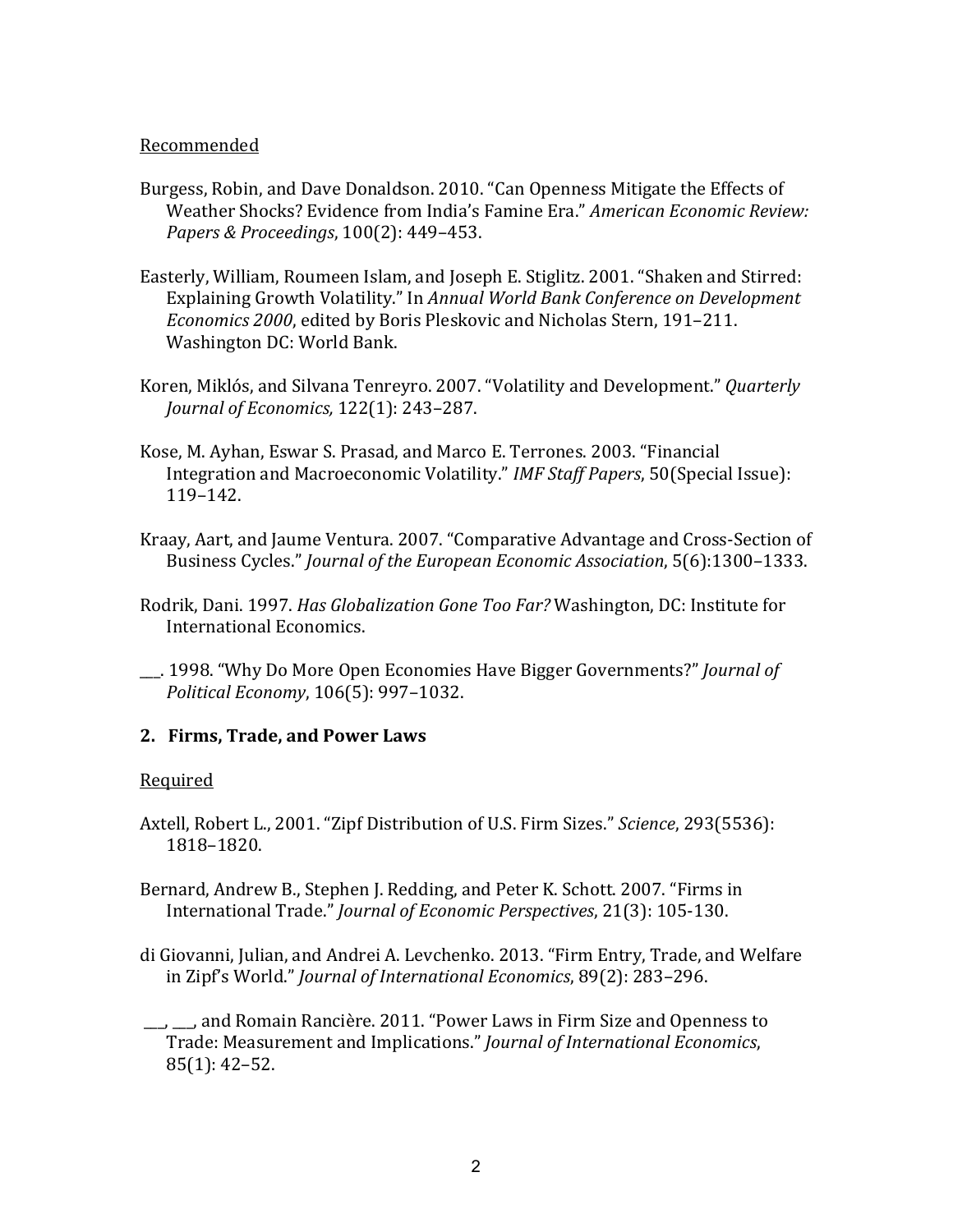#### Recommended

- Bernard, Andrew B., Stephen J. Redding, and Peter K. Schott. 2010. "Multiple-Product Firms and Product Switching." *American Economic Review*, 100(1): 70– 97.
- Chaney, Thomas. 2008. Distorted Gravity: The Intensive and Extensive Margins of International Trade. *American Economic Review*, 98(4): 1707–1721.
- Easterly, William, Ariell Reshef, and Julia Schwenkenberg. 2009. "The Power of Exports." World Bank Policy Research Working Paper 5081.
- Eaton, Jonathan, Samuel Kortum, and Francis Kramarz. "An Anatomy of International Trade: Evidence From French Firms." *Econometrica*, 79(5): 1453– 1498.
- Gabaix, Xavier, and Ibragimov, Rustam. 2011. "Rank-1/2: A Simple Way to Improve the OLS Estimation of Tail Exponents." *Journal of Business and Economic Statistics*, 29(1): 24–39.
- Hinloopen, Jeroen, and Charles van Marrewijk. 2006. "Comparative Advantage, the Rank-Size Rule, and Zipf's Law." Tinbergen Institute Discussion Paper 06-100/1.
- Luttmer, Erzo G.J. 2007. "Selection, Growth, and the Size Distribution of Firms." *Quarterly Journal of Economics*, 122(3): 1103–1144.
- Melitz, Marc J. 2003. "The Impact of Trade on Intra-Industry Reallocations and Aggregate Industry Productivity." *Econometrica*, 71(6): 1695-1725.
- Zipf, George K., 1949. *Human Behavior and the Principle of Least Effort*. Cambridge, Mass.: Addison-Wesley.

## **3. Granularity and Macroeconomic Volatility**

- Carvalho, Vasco M., and Xavier Gabaix. 2013. "The Great Diversification and Its Undoing." *American Economic Review*, 103(5): 1697–1727.
- di Giovanni, Julian, Andrei A. Levchenko. 2012. "Country Size, International Trade and Aggregate Fluctuations in Granular Economies." *Journal of Political Economy*, 120(6): 1083–1132.
- <u>\_\_</u>, \_\_, and Isabelle Méjean. 2014. "Firms, Destinations, and Aggregate Fluctuations." *Econometrica*, 82(4): 1303-1340.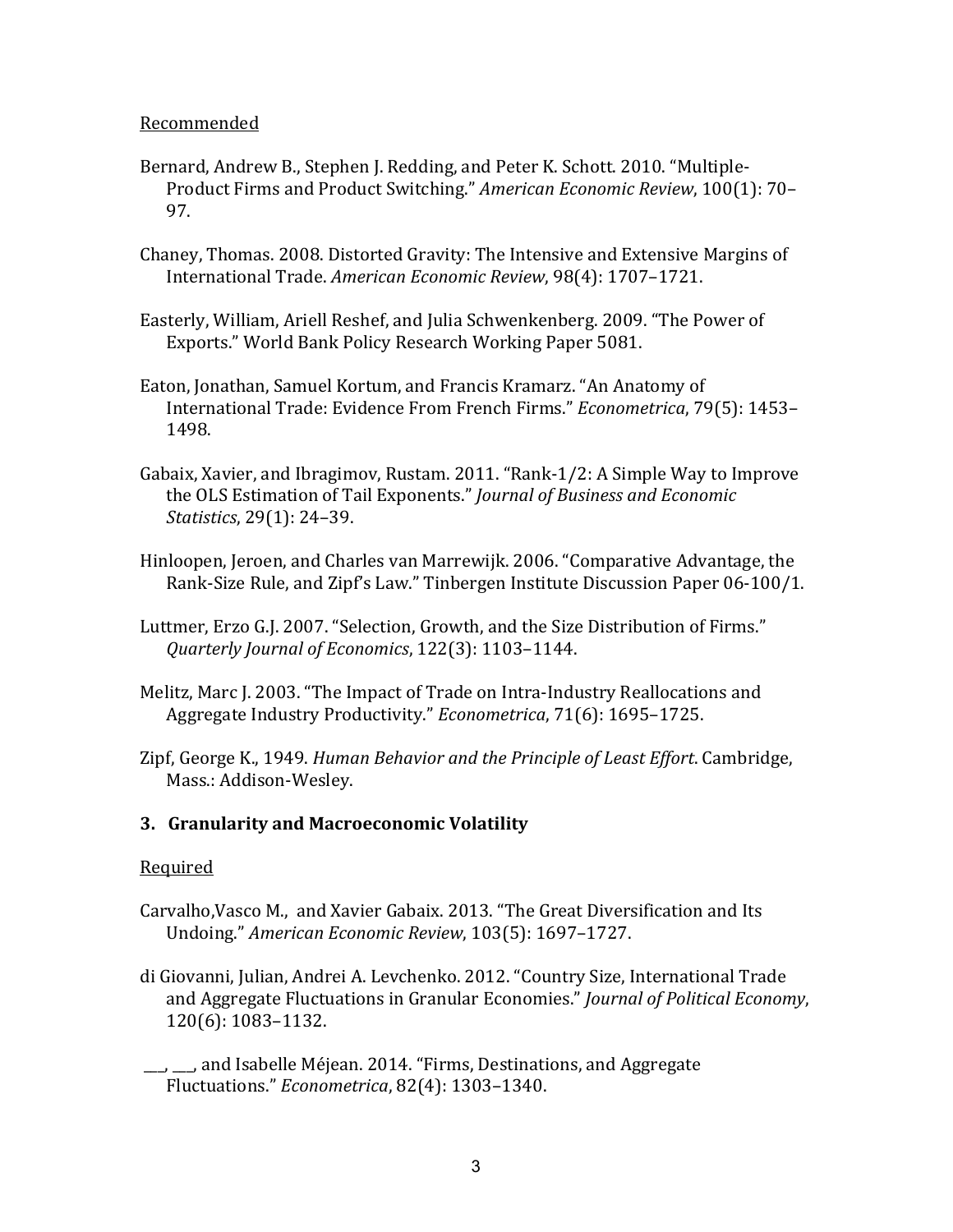Gabaix, Xavier. 2011. "The Granular Origins of Aggregate Fluctuations." *Econometrica*, 79(3): 733–772.

## Recommended

- Canals, Claudia, Xavier Gabaix, Josep M. Vilarrubia, and David E. Weinstein. 2007. "Trade Patterns, Trade Balances, and Idiosyncratic Shocks." La Caixa Working Paper 02/2007.
- Carvalho, Vasco M, and Basile Grassi. "Firm Dynamics and the Granular Hypothesis." Mimeo. University of Cambridge and Paris School of Economics.
- Comín, Diego, and Thomas Philippon,. 2006. "The Rise in Firm-Level Volatility: Causes and Consequences." In *NBER Macroeconomics Annual 2005*, edited by Mark Gertler and Kenneth S. Rogoff, 167–201. Cambridge, Mass.: The MIT Press.
- Davis, Steven J., John Haltiwanger, Ron Jarmin, and Javier Miranda. 2006. "Volatility and Dispersion in Business Growth Rates Publicly Traded versus Privately Held Firms." In *NBER Macroeconomics Annual 2005*, edited by Daron Acemoglu and Kenneth S. Rogoff, 107-180. Cambridge, Mass.: The MIT Press.
- Stanley, Michael H.R., Luis A.N. Amaral, Sergey V. Buldyrev, Shlomo Havlin, Heiko Leschhorn, Philipp Maass, Michael A. Salinger, and H. Eugene Stanley. 1996. "Scaling Behaviour in the Growth of Companies." *Nature*, 379: 804–806.
- Sutton, John. 2002. "The Variance of Firm Growth Rates: The 'Scaling' Puzzle." *Physica A, 312(3-4): 577-590.*

# **4.** Sectoral Input-Output Linkages and the Transmission of Shocks

- Acemoglu, Daron, Vasco M. Carvalho, Asuman Ozdaglar, and Alireza Tahbaz-Salehi. 2012. "The Network Origins of Aggregate Fluctuations." *Econometrica*, 80(5): 1977–2016.
- Foerster, Andrew, Pierre-Danieal Sarte, and Mark Watson. 2011. "Sectoral vs. Aggregate Shocks: A Structural Factor Analysis of Industrial Production." *Journal of Political Economy*, 119(1): 1–38.
- Long, John, and Charles Plosser. 1983. "Real Business Cycles." *Journal of Political Economy*, 91(1): 39-69.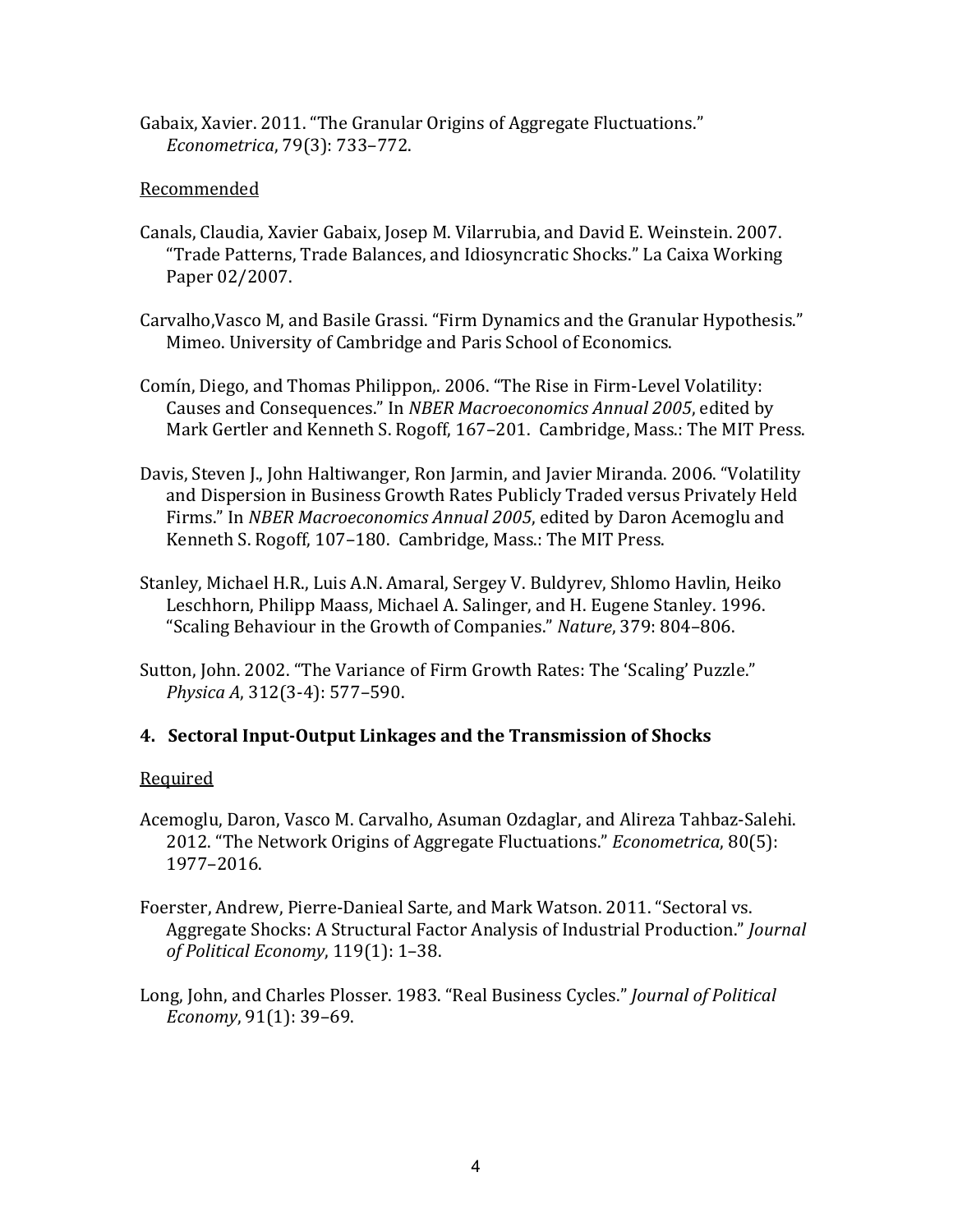#### Recommended

- Atalay, Enghin. 2014. "How Important are Sectoral Shocks?" Mimeo. University of Chicago.
- Dupor, Bill. 1999. "Aggregation and Irrelevance in Multi-Sector Models." *Journal of Monetary Economics*, 43(2): 391-409.
- Horvath, Michael. 1998. "Cyclicality and Sectoral Linkages: Aggregate Fluctuations from Independent Sectoral Shocks." Review of Economic Dynamics, 1(4): 781-808.
- Horvath, Michael. 2000. "Sectoral Shocks and Aggregate Fluctuations." *Journal of Monetary Economics*, 45(1): 69-106.
- Jones, Charles. 2011. "Intermediate Goods and Weak Links in the Theory of Economic Development." American Economic Journal: Macroeconomics, 3(2): 1-28.
- Shea, John. 2002. "Complementarities and Comovements." *Journal of Money, Credit, and Banking*, 34(2): 412–433.

## **5. Trade and Comovement**

## Required

- Backus, David K., Patrick J. Kehoe, and Finn E. Kydland. 1995. "International Business Cycles: Theory and Evidence." In *Frontiers of Business Cycle Research*, edited by Thomas F. Cooley, 331-356. Princeton: Princeton University Press.
- di Giovanni, Julian, Andrei A. Levchenko. 2010. "Putting the Parts Together: Trade, Vertical Linkages, and Business Cycle Comovement." American Economic Journal: *Macroeconomics*, 2(2): 95-124.
- Frankel, Jeffrey A., and Andrew K. Rose. 1998. "The Endogeneity of the Optimum Currency Area Criteria." *Economic Journal*, 108(449): 1009–1025.
- Kose, M. Ayhan, and Kei-Mu Yi. 2006. "Can the Standard International Business Cycle Model Explain the Relation between Trade and Comovement?" *Journal of International Economics*, 68(2): 267-295.

## Recommended

Baxter, Marianne. 1995. "International Trade and Business Cycles." In *Handbook of International Economics*. Vol. 3. Edited by Gene Grossman and Kenneth Rogoff, Chapter 35, 1801-1864. New York: Elsevier.